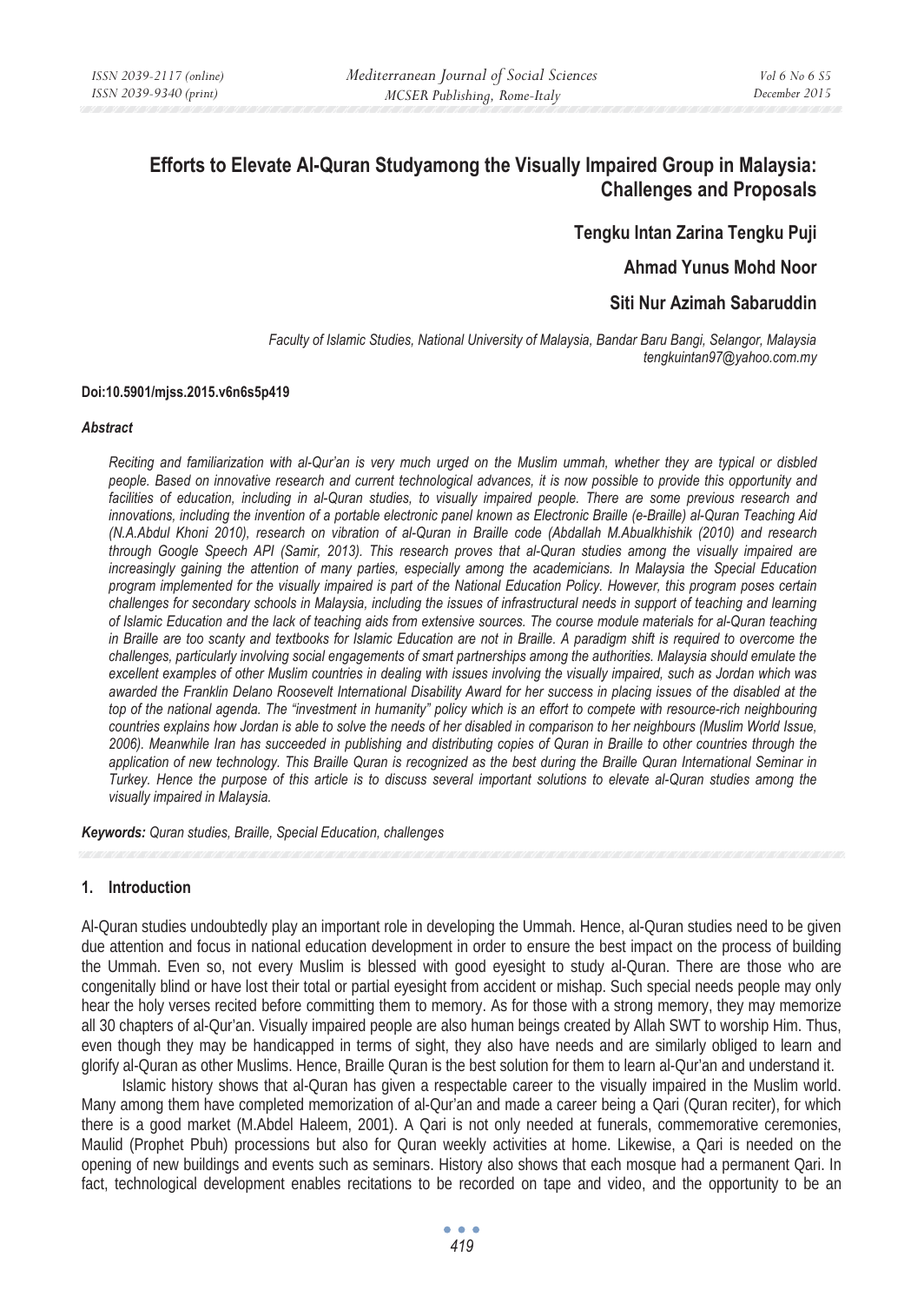international Qari.

## **2. Efforts to Elevate Al-Quran Studies among the Visually Impaired Disabled in Malaysia**

In Malaysia, Braille Quran was first taught in the year 1952 at Princess Elizabeth Special Education National School, Johore Baru. In the decade of 50-60's, efforts were focused on introducing in Braille, the basic *hijaiyyah* letters, vowel signs and so on. Through the Malaysian Society for the Blind, the project Braille Quran was launched in the year 1980 and funded by an Islamic Welfare Organization, PERKIM. This project took 5 years to complete and succeeded in producing two master copies, in Arabic and Malay languages. This special needs group was never marginalized in the world of education. It is proven in the inclusion of the Department of Special Education in the National Education Philosophy. Special education is also provided for school students (Education Act, 1996) A special school is one which provides special education as specified by the regulations under Section 41 of Education Act In school, the visually impaired group may learn more formally as does the typical group. Further, in the year 1983 the Ministry of Education had set up a Committee for al-Quran al-Karim Braille Code with the purpose of creating a consistent and systematic code to produce and learn al-Quran in Braille in Malaysia. This effort took 15 years and finally a Wasilah Braille Code for recitation of al-Quran al-Karim began to be printed by Dewan Bahasa dan Pustaka (DBP) in the year 1998.

The fate of the visually impaired disabled gained increasing attention of various parties in the government, NGO and volunteers. Efforts and interest to help this group through the establishment of more schools at once recognizes the efforts of volunteers until the materialization of Implementation of Education Policy under Declaration 169 (Mustaffa Abdullah 2010). Next in the year 2013, the Department of Islamic Development of Malaysia (JAKIM) in collaboration with Islamic Sciences University of Malaysia (USIM) and NGO of the visually impaired succeeded in developing the method of Standard Writing of Braille Quran Malaysia based on Rasm Uthmani and is expected to be published sometime this year 2015 (Noor Najihan and Kauthar, 2008) Jakim through its Publication Section has succeeded in holding a workshop, Development of Standard Writing of Braille al-Quran of Malaysia, comprising of representatives of USIM, Ministry of Interior (KDN), Society for the Visually Impaired of Malayisa (PERTIS), Organization for Development of the Blind Malaysia (PPOBM), Braille Society of Malaysia (PBM) and JAKIM. Muslim visually impaired special people also have the same instinct to learn al-Quran as typical Muslims. Hence, various steps have been taken by the authorities and NGOs to elevate al-Quran studies in Braille among the visually impaired disabled, such as the giving of free copies of Braille Quran, holding classes for learning Braille Quran, holding events for recital (musabaqah tilawah) of al-Quran for these special people and conducting related academic research.

#### *2.1 Free copies of Al-Quran in Braille*

Al-Quran in Braille is *mushaf* of al-Qur'an which uses the Arabic in Braille code to represent *hijaiyyah* letters, vowel signs such as *fathah, dammah,* and *kasrah* as well as symbols of *shaddah, sukun, mad* and so on (Ahmad Kamel et.al 2009). It is written and read from left to right, letters and vowel signs are written together, that is, letters are marked with vowel signs, and only *shaddah* sign is written before a letter. Braille Quran is specifically created for the visually impaired to read al-Quran. Technological advances have enabled the blind to read al-Quran in Braille created for them. This system of raised dots is benefitting the Muslims among the visually impaired. Many of them are able to learn al-Quran on their own without assistance. However, the dream to read al-Quran in Braille is only achievable for those who can afford it as the edition costs between RM200-300 per copy (Siti Maisarah, 2011). As it is expensive, not every visually impaired person can afford to purchase a copy. Thus, the generosity of parties who give free copies of Braille Quran is a blessing for which those in need of it are grateful. Among those who have come forward to give this assistance are PERTIS, POBM, State Islamic Councils, NGO, social activists and generous philanthropists.

In Malaysia, the development of Braille Quran was initiated by the Society of Visually Impaired Muslims of Malaysia (PERTIS) and it is the only organization which has been entrusted by the first copyist of Braille Quran in soft copy, Muhammad Lee Abdullah, to implement publication and printing of Braille Quran in the beginning from the year 1998. The Braille Quran was then verified by JAKIM and approved by the KDN. According to the Deputy President of PERTIS, Zamzuri Ghani, each Ramdan month, the society receives many orders for Braille Quran, including for nation-wide distribution to the disabled, in addition to contributions for mosques or those in need of it. Clearly, Braille Quran is sold at the price of RM200 but usually for PERTIS members who are visually impaired disabled, it is given free of charge. It is the aspiration of PERTIS to give away a copy of Braille Quran free to every blind person so that they may be knowledgeable about al-Quran (Siti Airunnisa Alaui. 2015). According to Puan Seri Norma Hashim, a social activist, many among the visually impaired cannot afford to own a Braille Quran. Hence, she feels the call to donate copies of Braille Quran to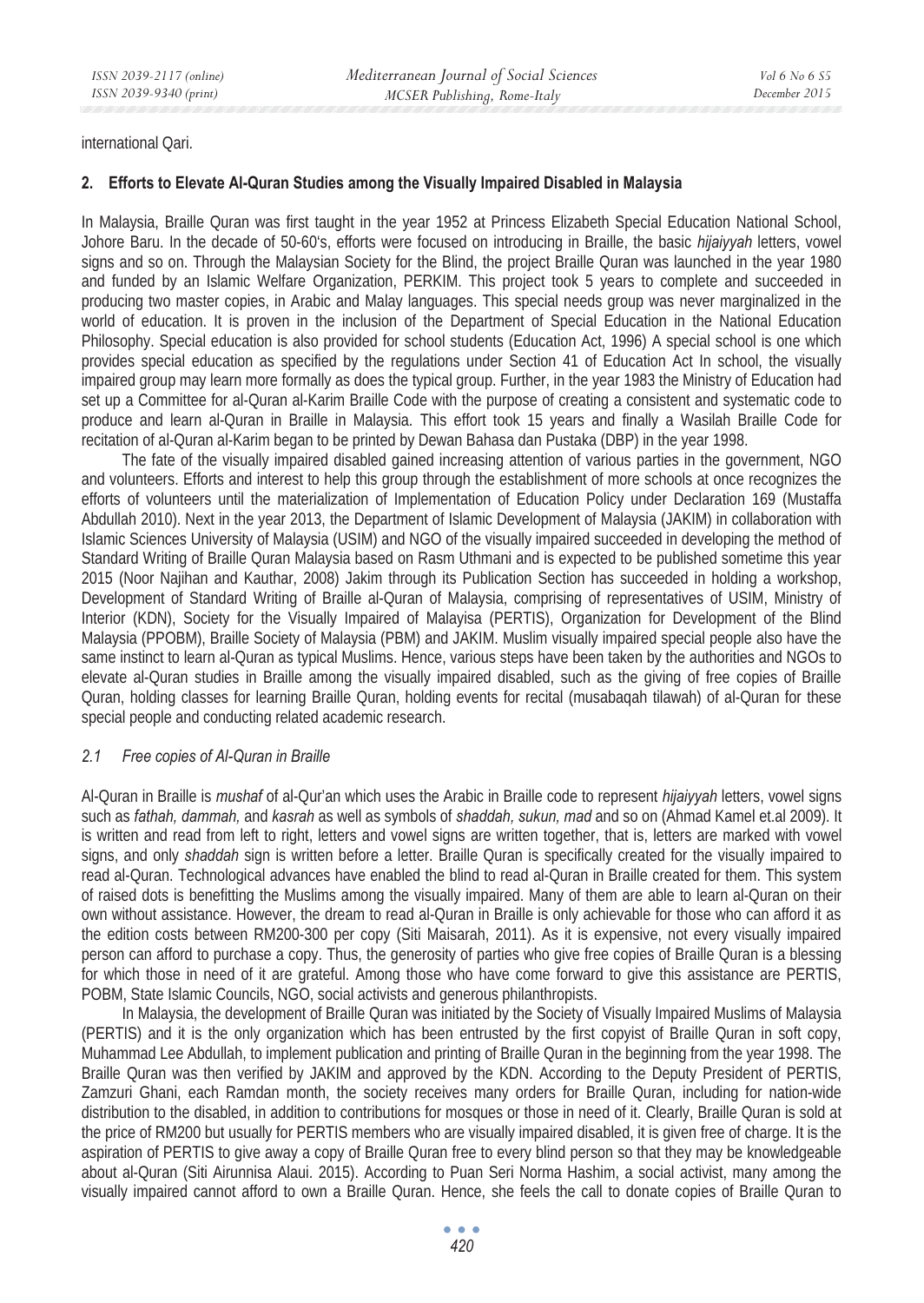those who need it (Fatin Hafizah Mohd Shahar. 2014).

In addition, there are other NGOs such as al-Fitrah Foundation which is a branch of International Union of Braille Quran Services (IBQS) in Malaysia. This body mobilized the Braille Quran Initiative such as encouraging public contribution through purchase of al-Quran for the visually impaired. They also print Muqaddam and Surah Yasin other than al-Qur'an for the visually impaired to use. This pro-active attitude is clearly seen in efforts to share quality information such as readers, reports of Braille Quran seminars, Tafseer project and so on (www.braillemalaysia.com). This year, IBQS will be hosting the Second International Meeting on Braille Quran in Istanbul from 24th to 29th August, 2015. The event will be opened with an inaugural ceremony where Turkish officials will be participating. The inaugural ceremony will be followed by the academic part of the event. This year our academic partner is Yalova University, Faculty of Islamic Sciences. The academic part will cover 3 academic papers and a key-note speech by a very well-known professor in the area of Islamic Sciences. The title of the academic part this year is "Understanding the Concept of Disability in the light of the Holy Quran".(www.kitaba.org)

The Malaysian government is increasingly active in efforts to improve religious education among the disabled group and such efforts show positive development. In Malaysia, there are some states which hold Braille Quran classes. These classes are organized by PERTIS. To date, the states of Terengganu, Kelantan, Pahang, Kuala Lumpur, Negeri Sembilan, Kedah and Perlis are involved in the program of Braille Quran studies (Siti Nor Azimah, 2014).

Braille Quran class is for the purpose of giving exposure to the method and technique of reading Braille al-Quran for the visually impaired. Braille al-Quran has certain codes which have to be learnt and memorized before reading it. In order to realize this effort, the Trengganu State Religious and Malay Customs Council (MAIDAM) allocated an annual amount of RM285000 for the disabled to study Braille. The MAIDAM Senior Director, Department of Dakwah, Education and Mosque Management, Datuk Samsiah Awang said that the provision is channelled directly to PERTIS Trengganu which is responsible for managing the class thrice a week at Seberang Takir. So far, almost 50 students have benefitted from these classes which are well-received by the disabled throughout the state. In Kuala Lumpur, PERTIS holds classes for its members every Saturday or Sunday at the building of the Malayisan Organization of the Blind (MAB), Brickfields. Membership has reached 70 blind persons (Noradila Mahamad. 2014).

## *2.2 al-Quran Tilawah Event*

Efforts to elevate proper reading of al-Quran by the visually impaired are intensified through the organizing of the Braille al-Quran Tilawah Event. Such an event gives the opportunity to this special group to participate in it. For Norasyikin Baharudin, 36, being visually impaired is not an obstacle to recite al-Quran. She never missed participating in the Braille al- Quran Tilawah Event organized by the Department of Social Welfare (JKM). The Director of Negeri Sembilan JKM, Abdullah Hanafi said that the purpose of the program is to attract the interest to read, understand and familiarize with al-Quran as well as inculcate Islamic values and Islamic practice of entertainment (Sinar Harian, 2013).

Being visually impaired also did not hinder Mohd. Qayyim Sarimin, 14, from clinching the championship thrice in a row in the al-Quran Tilawah category of the 2013 National Level Interschool al-Quran Tadarus Event (MTQSS). Congenitally blind Qayyim, who represented the state of Kelantan and recorded a meaningful success, has participated in the annual program since the year 2010 (Mohd Naim Aziz. 2013). His success which has made him the pride of the special needs people, proves that Braille al-Quran facilitates this special needs group to acquire worldly knowledge as well as of the hereafter so long as they do not feel marginalized or disadvantaged by their handicap. This is because. Allah SWT gives them a special place in addition to manifold reward if they are sincere in their devotion to Him.

## *2.3 Conduct Study and Research*

There is much research concerning Braille al-Qur'an Braille in Malaysia. One of these is a modular study by Muhammad Mustaqim Mohd Zarif et al (2014) entitled *Towards an Uthmanic Model of Quran Orthography in Braille*. The aim of his paper is to propose an Uthmanic model of Quranic orthography in Braille. It focuses on the chapter of Maryam as its sample and applies the qualitative methods of textual and comparative analysis on the revelational criteria of Quranic orthography and the limitations of the Braille writing system. This results in a more standardized and adaptable model of Quranic orthography in Braille with minimal changes in the use of vocalization and other diacritical marks of the Quran. Currently, this model is proposed to serve as a basis for the development of a national standard of Quranic orthography in Braille by the relevant authorities in cooperation with the visually challenged organizations in Malaysia. Another study is on the implementation of Braille Quran learning, Module of Teaching Braille al-Quran: A Preliminary Survey by Norhasrina Ibrahim (2014). Yet another is by Ahmad Nowawi et al (2002) entitled Implementation of Learning al-Quran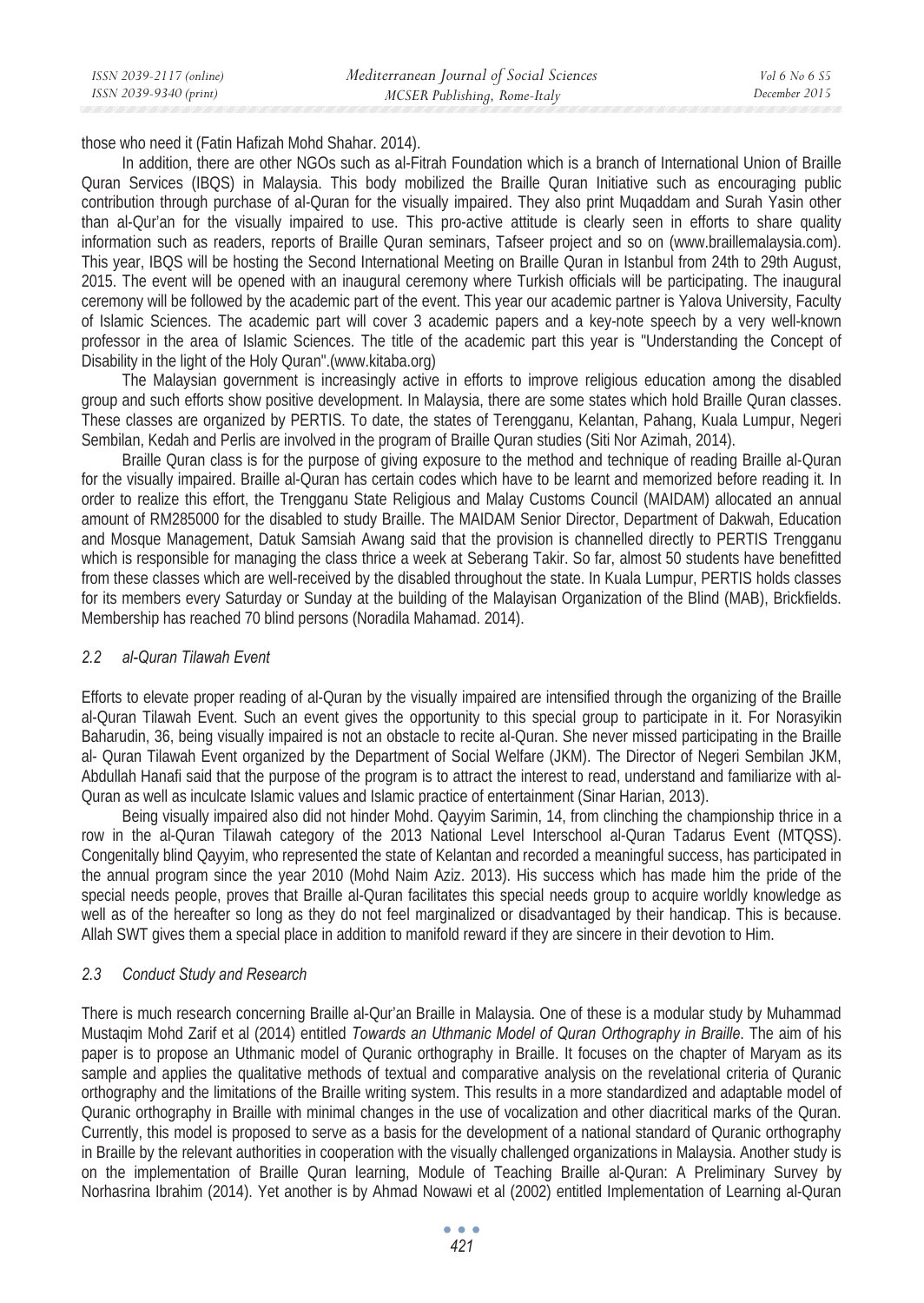| ISSN 2039-2117 (online) | Mediterranean Journal of Social Sciences | Vol 6 No 6 S5 |
|-------------------------|------------------------------------------|---------------|
| ISSN 2039-9340 (print)  | MCSER Publishing, Rome-Italy             | December 2015 |

using Braille Writing for Visually Impaired Students at Princess Elizabeth Special Education National School, Johor Bahru. This research focuses on three aspects: using teaching aids, achievement and method of teaching and learning. The research instrument used is questionnaire and findings show that use of teaching aids and method of teaching and learning play an important role in improving student achievement.

There is also a study concerning an instrument which aids in learning Braille Quran, by N.A.Abdul Khoni et al (2010) entitled A Novel Development of Electronic Braille al-Quran Teaching Aid. This research describes the development of a portable electronic panel that helps in teaching the visually impaired to learn and read Al-Quran, named Electronic Braille (eBraille) Al-Quran Teaching Aid. The eBraille Panel comprises of an outer case, Braille cell, jacks, Perkin keys, functionality keys, navigation keys and sound keys. The panel has an ergonomic characteristic that gives comfort to the user while using the panel. The panel is portable and it can be connected to a computer and the teaching process can be done by controlling on the computer or the panel itself. As the teacher types the character, it will be displayed to the student's panel via wireless connection. The main advantage of this research is to allow teaching the visually impaired in more effective ways. The delivery of lesson will be more efficient and the teaching and learning process can be done in just a short time.

Another study by Noornajihan Jaafar et al (2014) identifies the most qualifying characteristics of an educator (*murabbi)* for teaching special children. He outlines eight elements of the Murabbi model for special children: Rabbani thinking, mastery of knowledge and generous, positive personality, educates from the heart, possesses teaching skills, effective communication, self-motivation and continuous training and education. In another study, Norakyairee Mohd Raus et al (2013) analyzes current issues and challenges of teaching Braille. This research involves the instruments of observation and interview. Findings show that there are some issues and challenges which require the support of all parties in order for the concept of the beauty of religious living among Visually Impaired Special Needs Students (MBK) to succeed.

#### **3. Challenges and Proposals for Braille Quran Studies in Malaysia**

It is indeed undeniable that there are many challenges in Braille al-Quran studies in Malaysia. These challenges may be fundamental or ancillary. The fundamental issues involve teachers and classes, infrastructure and teaching aids. According K. A. Razhiyah (2010), there are also some teachers who volunteer to teach special education classes not because of interest, but only to flee from the mainstream workload. They assume that in Special Education classes there are not many tasks to do. He added that the syndrome of going back to their hometown, lack of option, and additional allowance, are reasons why some teachers are drawn to this field. It is not surprising there is a request to return to mainstream schools as a teacher or transfer due to academic exchange. This fact is supported in a study by Norhasnira Ibrahim et al (2014) which finds that the main problem faced by teachers is that they do not know basic Braille and al-Quran Braille code because of no exposure during teacher training.

Al-Quran classes for typical people are numerous, but lacking for this special needs group. Only a few states provide Braille al-Quran classes. Infrastructure and needs for ths special group in mosques, particularly in the field of al-Quran are seriously lacking, or can be said to be non-existent. There is no Braille al-Quran available in mosques for their use, no special al-Quran classes for them, no tajwid reference materials in Braille to facilitate their understanding of tajwid rules in order to master recitation of al-Quran or even any translation of al-Quran in Braille (Hajarul Bahti Zakaria et.al, 2015).

Likewise, Special Eduaction programs in secondary schools in Malaysia still lacks infrastructure to support teaching and learning of Islamic Education and Teaching Aids from extensive resources (Mohd Hanafi et.al 2009). The course module reference materials for teaching al-Quran in Braille writing are too scanty. Islamic Education textbooks are also not written in Braille in comparison to textbooks for other subjects. These limitations make it difficult for teachers and visually impaired students to implement the process of teaching and learning al-Quran. All these essential matters require due attention and focus in order to ensure continuance of dakwah towards the visually impaired group, particularly in the field of al-Quran studies.

Hence, in order that the problem may be resolved and pro-active steps may be taken, a few proposals are submitted below:

1. The authorities need to provide and increase teaching aids to encourage students so that they can make references on their own. Familiarization with al-Qur'an is highly demanded of the Muslim community whether they are typical or disabled groups. One study in the form of a social engagement to assist in this regard entitled "*Pembinaan Modul Braille Hadis 40 Imam Nawawi : Ke Arah Memartabatkan Program Pendidikan Khas di Malaysia* "(Constructing Braille Module of 40 Hadith by Imam Nawawi: Towards Elevating the Special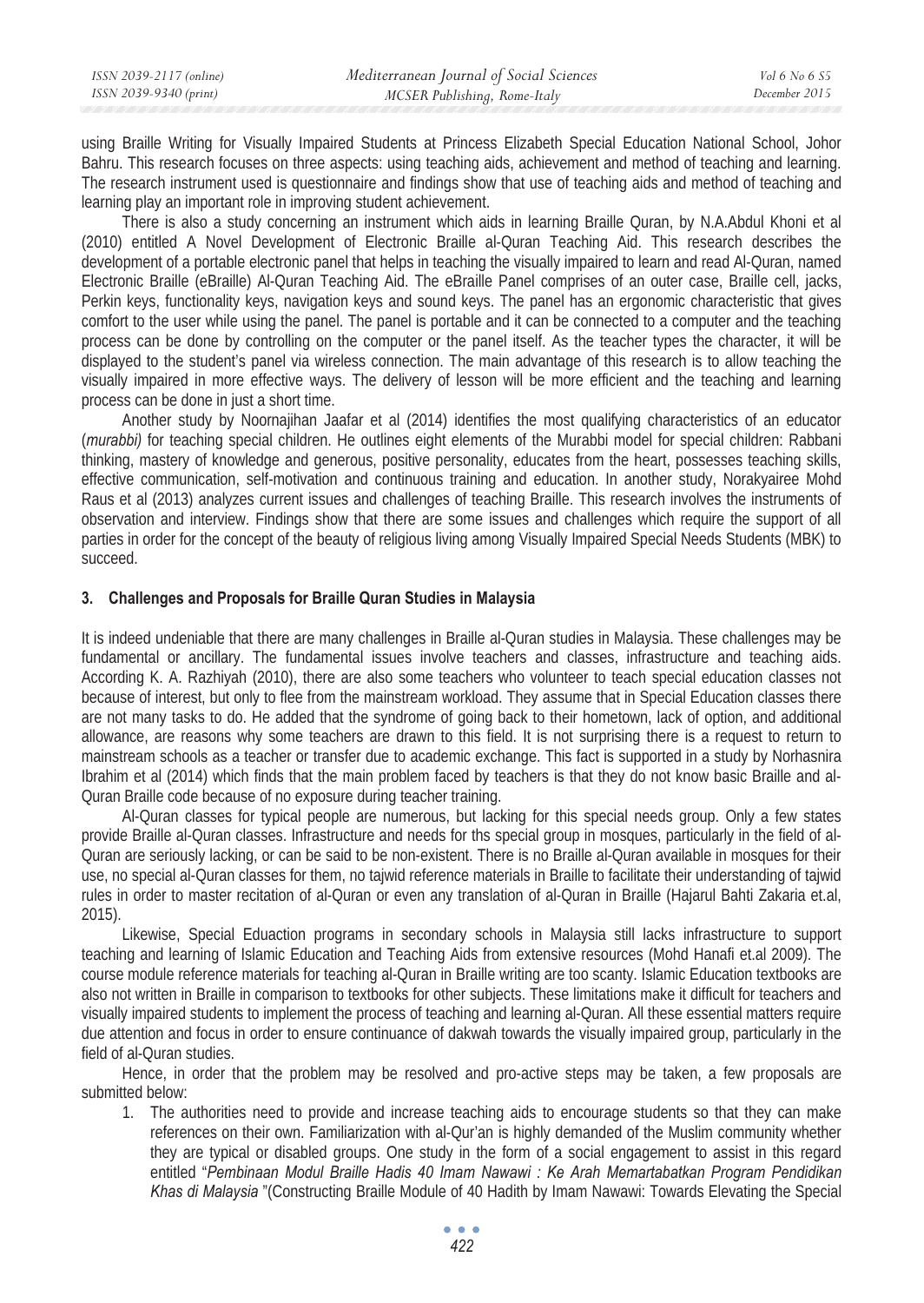Education Program in Malaysia) is conducted by researchers of the National University of Malaysia (UKM) and funded from FRGS/1/2014/SSI03/UKM/02/5. This research is a collaboration between UKM and PERTIS.

- 2. Innovative research and current technological advancement require scientists, particularly academicians, to fulfill the educational opportunities and facilities for the visually impaired group, including in al-Quran studies. One such research is by Abdallah M Abualkishik et al (2010) entitled "Quran Vibrations in Braille Code". The aim of his research is to build a system which translates Quranic surah into Braille symbols including new vibrations. The existing system is inadequate because there are no specific vibrations in reading al-Quran such as required for *Izhar, Idgham, Ikhfa', Iqlab* and *Qalqalah*. Hence, his research aims to build a system which translates specific vibrations into Braille symbols.
- 3. It is hoped that more NGOs and noble-hearted volunteers will come forward to help the visually impaired by providing facilities and other necessities, especially Braille al-Quran. This is because the Braille Quran is like a beacon of light for them to learn al-Quran. Datuk Mah Hassan Omar, President of the Braille Society of Malaysia hopes to give at least one copy of the Braille text of al-Quran free of charge to each family or place one in each mosque in the country. This is a challenge to the government, the private sector and society as a whole to think of their status and help this special needs group to acquire adequate knowledge (Siti Maisarah Sheikh Rahim, 2011).

#### **4. Acknowledgement**

This research working paper is part of the project funded by Fundamental Research Grant Scheme FRGS/1/2014/SSI03/UKM/02/5. "Module Construction of 40 Hadith by Imam Nawawi in Braille: Toward Elevating Special Education Program in Malaysia". This research involves researchers from National University of Malaysia (UKM), Bangi in social engagement with PERTIS.

#### **References**

Al-Qur'an

- Abdallah M. Abualkishik & Khairuddin Omar. (2010) Qur'an Vibrations in Braille Code, Georgian Electronic Sciences Journal (GESJ), Computer Sciences and Telecomunications, 3 (26), 18-30.
- Ahmad Kamel Mohamed, M.Mustaqim M.Zarif, K.Anuar Mohamad, M.Alwi Yusoff. (2009). Method of Braille Quran Study. Research report USIM PPP 2005 . Nilai: USIM
- Ahmad Nowawi, Mohd Rahmat , Safar & Ajmain. (2002). "Implementation of Learning al-Quran using Braille Writing for Visually Impaired Students of Princess Elizabeth Special Education National School, Johore Baru". Thesis, Technology University of Malaysia.

Fatin Hafizah Mohd Shahar.( 2014), Berita Harian,Free Quran Braille. 22 December.

- Hajarul Bahti Zakaria, Mohd Huzairi Awang @ Husain, Bani Hidayat Mohd Shafie, Nor Hayati Fatmi Talib. (2015). Dakwah Development Of the Visually Impaired Group: Highlights from the Historical Perspective of al-Quran Education. 4th Proceeding on International Conference of Teacher Education, Bandung, Indonesia 8-10 November.
- M.Abdel Haleem. (2001).The Blind and the Qur'an. Journal of Quranic Studies, Edinburgh University Press, 3 (2), 123-125.
- Mohd Hanafi Mohd Yasin, Noraini Mohd Salleh, Hasnah Toran & Mohd Mokhtar Tahar.(2009). Classroom Infrastructure for Special Education Integration Program in Support of Teaching and Learning Islamic Education. Islamic Education Discourse (7 edition) Gontor: Institute Islamic Research Darussalam, Indonesia, 540-546.
- Muhammad Mustaqim Mohd Zarif, Abdul Qadir Umar Usman, Noorjihan Jaafar. (2014) Towards an Uthmanic Model of Quran Orthography in Braille, Global Journal al-Thaqafah (GJAT), June 4 (1) 29.
- Mustaffa Abdullah.(2010). al-Quran Education among Visually Impaired People in Malaysia . Al-Bayan. Volume 8. Universiti Malaya, 21- 34.
- N.A.Abdul Khoni, A.Robasan, Y.Abdullah, A.R.Musa, M.Z.Md Zain, M.S.Yaacob & M.Hussein.(2010). A Novel Development of Electronic Braille Qur'an Teaching Aid, International Conference on Sciences & Social research (CSSR), Dec.5-7 2010,Kuala Lumpur.
- Norhasnira Ibrahim, Norakyairee Mohd Raus, Mohd Nur Adzam Rasdi, Noor Najihan Jaafar,Norazman Alias, Norullisza Khosim, Norzulaili Mohd Ghazali. (2014). "Braille al-Quran Teaching Module: A Preliminary Survey". Tajdid in Qur'anic Studies, Deparment of al-Qur'an & al-Hadith, Academy of Islamic Studies, University of Malaya, 43-54.
- Noor Najihan Jaafar & Kauthar Andul Kadir. (2008). Braille Quran Education in Malaysia: History and Development. Conference on Heritage of al-Qur'an and Hadith in Archipelago. Universiti Malaya, Kuala Lumpur.
- Noornajihan Jaafar, Norakyairee Mohd Raus, Nurul Asiah Fasehah Muhamad, Norzulaili Mohd Ghazalid, Robiatul Adawiyah Mohd@Amat, Syed Najihuddin Syed Hassan, Mahyuddin Hashim, Ab.Halim Tamuri, Norshidah Mohamed Salleh & Mohd Isa Hamzah. (2014). Quran Education for Special Children: Teacher as Murabbi. Creative Education, 5,435-444.
- Norhasrina Ibrahim 2014. Braille Quran teaching Module: A Preliminary Survey. Tajdid in Quranic Studies, Deparment of al-Qur'an & alhadith, Academy of Islamic Studies, University of Malaya, 43-54.